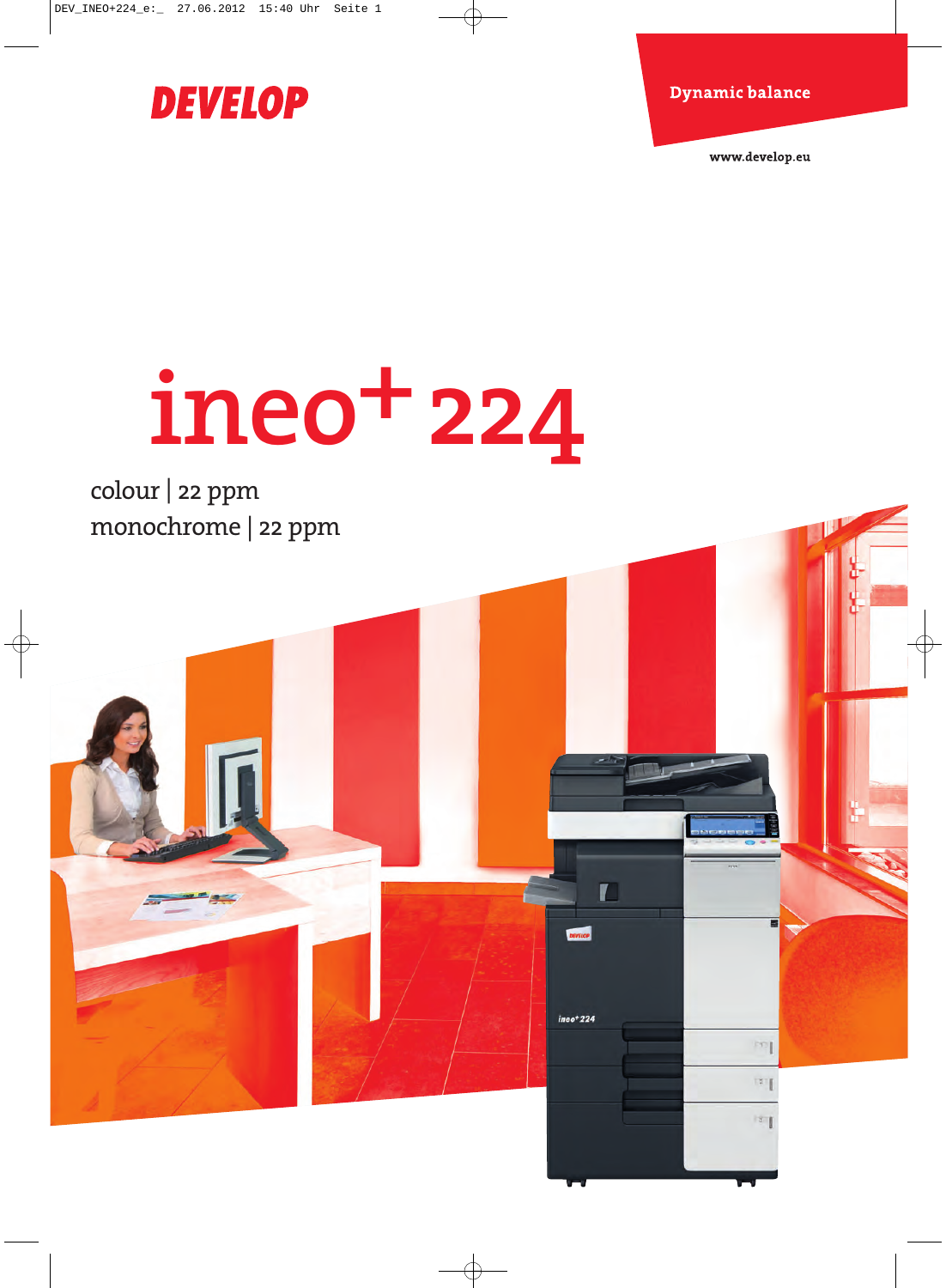# **Tailor-made –**  for your office

**Does an office system with all document functions you need have to be difficult to use? Why can't such multifunctional systems be tailored to your needs? Reasonable questions, we believe. And that's why the ineo+224 has been designed for tailor-made ease of use. Just like your smartphone or tablet, this multifunctional office system can be operated intuitively with perfect ease. Frequently used functions can be placed on your start screen while functions you don't use can simply be removed. The ineo+224 is an office system that adapts to your working habits!**

If you're looking for razor-sharp printouts, excellent image quality and a wide range of finishing options combined with the operational economy of a black-andwhite system, the ineo<sup>+</sup> 224 is the solution you need. Whatever your document requirements – printing, scanning, copying, faxing, e-mails or tools to simplify your everyday work - the ineo<sup>+</sup> 224 can help you optimise your office workflow.

#### **Customised user-friendliness**

Many multifunctional office systems are anything but user-friendly. The ineo<sup>+</sup> 224, in contrast, is simplicity itself. An intuitive, easily understandable operating concept ensures that it is as easy to use as your smartphone or tablet. The 9-inch capacitive touchscreen comes with well-known functions such as flick&drag, and thanks to a new menu navigation structure you can see all functions in one go and select the settings you want with just a few clicks. Frequently used functions can be left on the start screen and ones you don't use simply removed. This is the kind of customisation that will save you lots of time.

 $ineo+224$  $\overline{\mathbb{R}}$ **ineo+ 224 with staple finisher (FS-534), saddle kit (SD-511), paper feeder (PC-210), dual scan document feeder (DF-701),**  $\overline{2}$ **banner tray (BT-C1e)**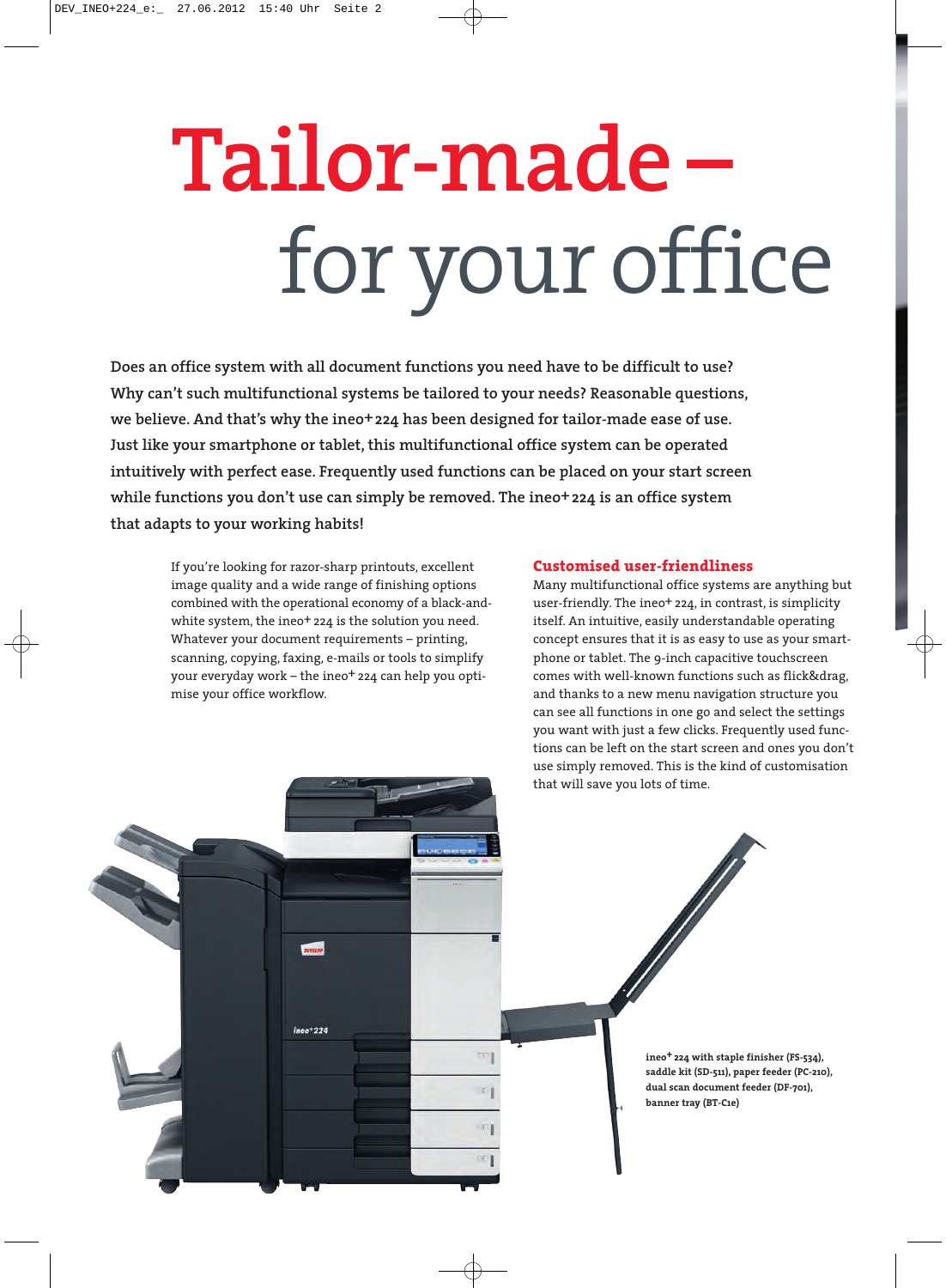

**ineo+ 224 with paper feeder (PC-110) and dual scan document feeder (DF-701)**



Please find more details on our website: http://www.develop.de/en\_ineo+224\_284\_364

#### **Excellent green credentials**

Protecting the environment, saving natural resources and reducing energy costs – all key criteria in choosing the right multifunctional system for your office. Here, the ineo<sup>+</sup> 224 sets new standards in green energy efficiency.

Sustainability was a priority in the construction concept. For example, the ineo<sup>+</sup> 224 is mainly made of recycled plastic and functions like the automatic deletion of blank pages avoids unnecessary copying – and wasted paper. Besides, the ineo+ 224 features a number of energy-saving measures to reduce your electricity bill. The newly developed LED scanner exposure technology is a genuine energy saver and in ErP mode the ineo+ 224 only uses 0.5 W!

What's more, the dynamic Eco Timer function ensures that the system's active operating phases adapt to the actual times it is in use. That is good news for you and also for the environment – as Blue Angel and Energy Star certificates prove.

# **ineo+224 – Intelligent. Smart. Intuitive.**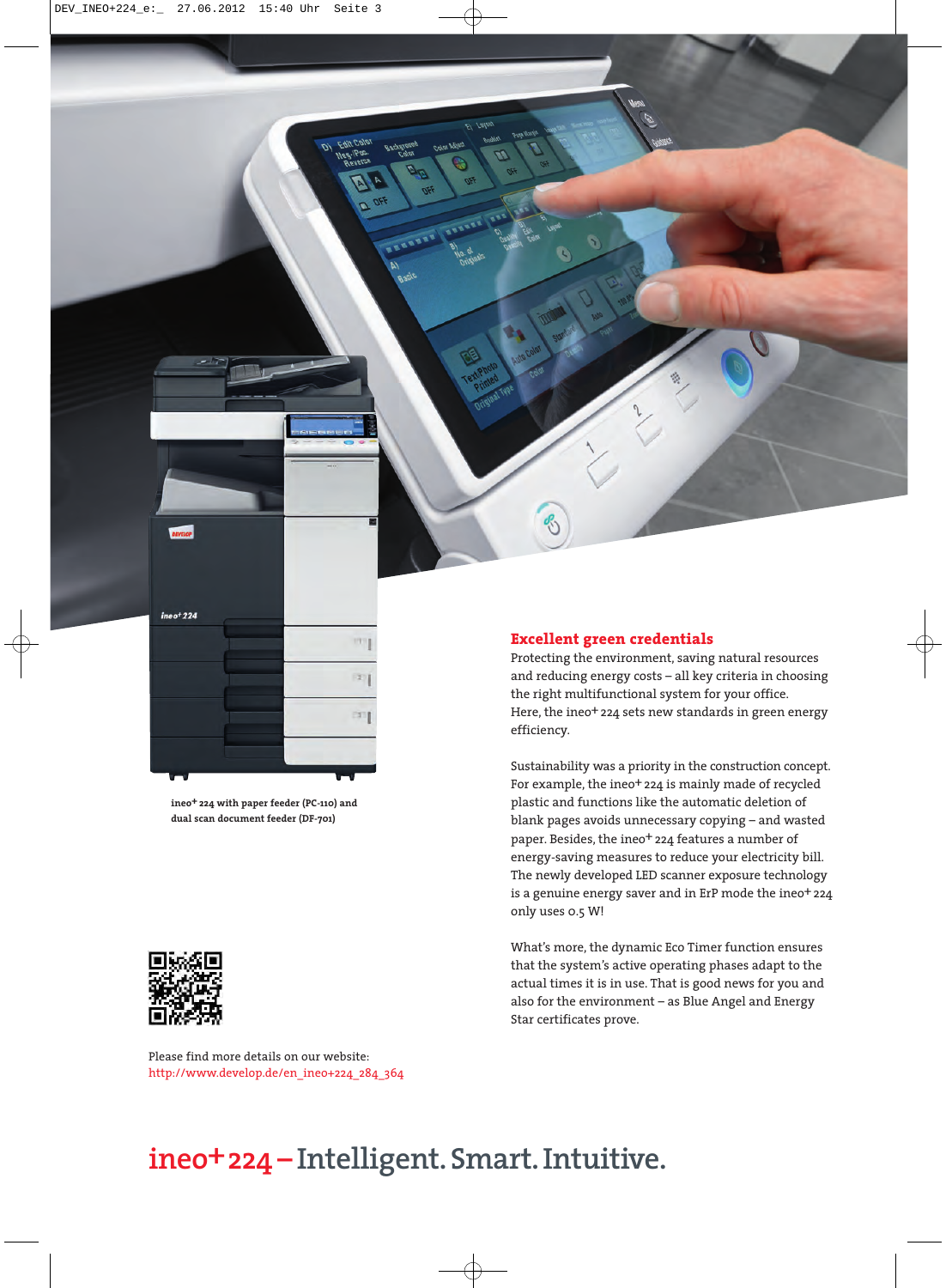# All the document functions

**The qualities of the ineo+ 224 are particularly evident if you take a closer look at the wide range of standard and optional functions. You'll also appreciate the system's ease of use.**

# High class scanning performance

**>** At up to 160 originals per minute the ineo+ 224 is un usually fast for a system of its class. It also offers a broad choice of scanning functions. You can scan a document as a PowerPoint (.pptx), PDF, TIFF or JPG and optionally create searchable PDFs or PDF/As for archiving purposes. You can directly send your scanned documents as e-mails or transfer them to your FTP server, an SMB folder or Develop's software tools, convert+share and store+find. All great time-savers in everyday office work!

# Intelligent solutions for optimised work processes

**>** Develop's software solutions replace time-consuming manual operations with automated processes. With convert+share, for example, you can scan a document as a Word document and then send the file straight to a Windows folder, e-mail address, Google Docs, Evernote or Microsoft SharePoint. And store+find helps you locate any document easily and quickly – via a keyword or full-text search facility.

# Extensive finishing and media options

**>** Functions such as booklet making, stapling, hole punching, banner printing and letter folding plus a broad choice of printable media ensure you can produce almost any kind of document.

## Impressive printouts

**>** The print engine and innovative HD toner are finely tuned to deliver razor-sharp 1,200 dpi printouts with brilliant colours and easily readable small type.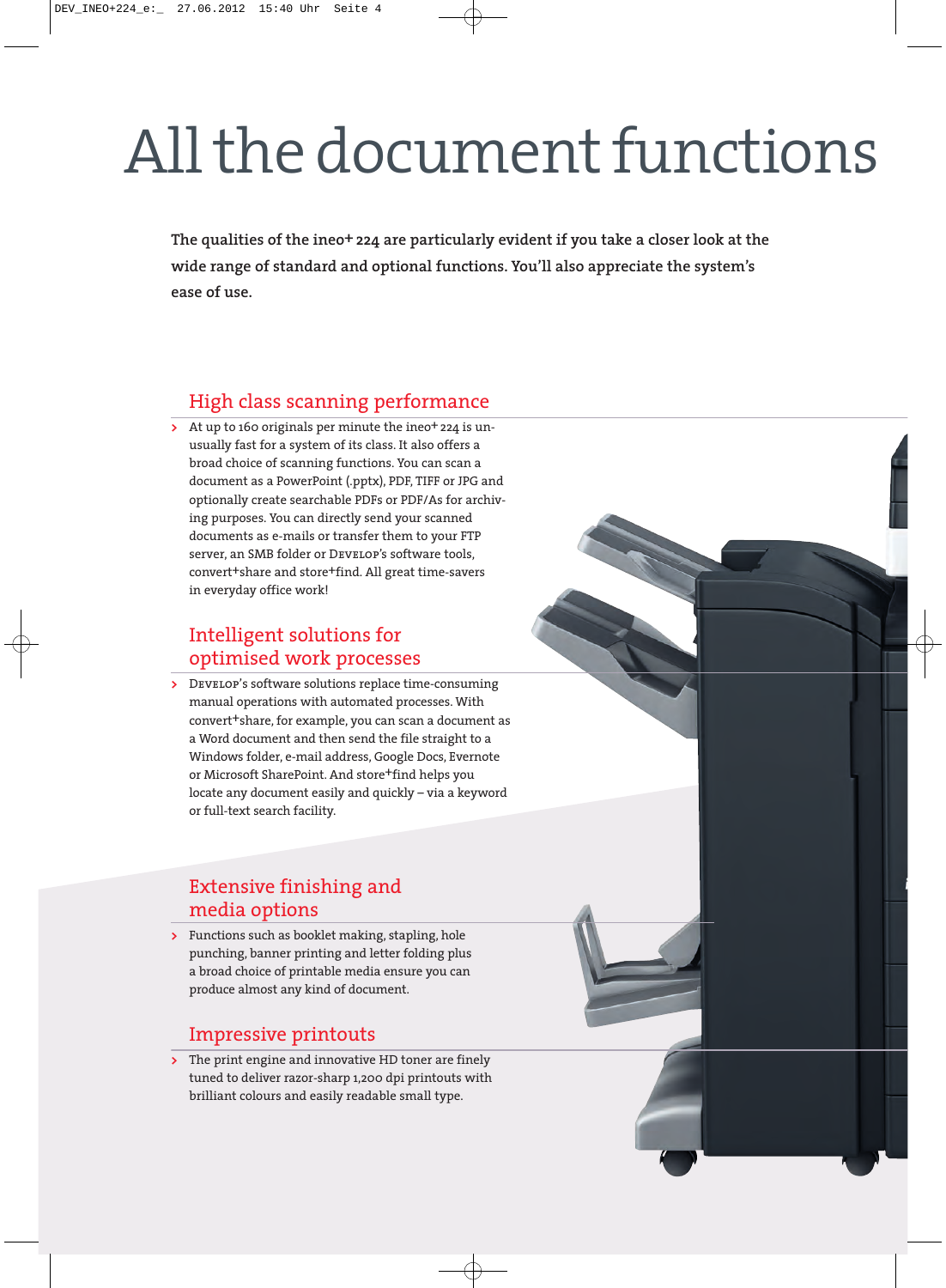# **you need**



### Convenient remote administration

**>** The system can be administered via any web browser from a desktop computer. Instant servicing is possible thanks to the display's remote operating function. And ineo Remote Care allows the system's status to be monitored by your DEVELOP dealer. That way he will be automatically notified when toner is running low to ensure you never run out of it and save your time and effort.

## Various authentication possibilities

**>** Secure access to the system is ensured through various means of authentication: PIN numbers, finger-vein scanning and contactless smart cards.

## Reassuring data security

**>** Thanks to security features such as IPsec, S/MIME e-mail encryption and IP filtering every form of system communication or document transfer is entirely secure. All the data stored on the system's hard disk are also protected from unauthorised access by data encryption technology and, if required, data erasure. Reassuring security for your peace of mind!

# Excellent eco-friendliness

**>** The system's low energy consumption, economical running costs and intelligent environmental concept have been rewarded by eco-certificates such as Blue Angel and Energy Star. Eco-friendliness that is also good for your bottom line!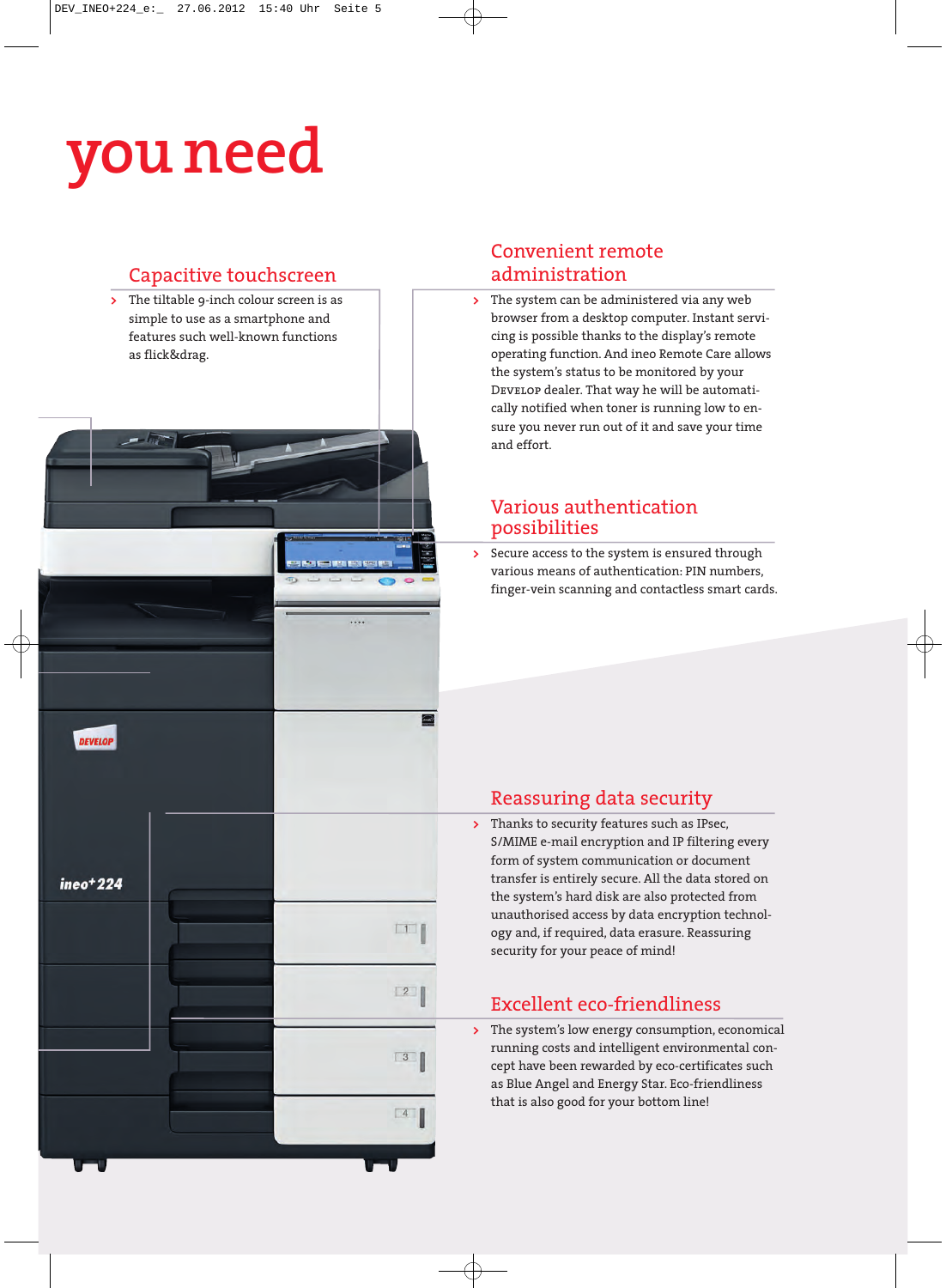# **Time to simplify**  your office life!

**The ineo+224 will simplify your work processes, support you in document production and protect one of your most valuable assets – company data!**

#### **Work processes optimised**

An automated production line where all stages of the production process are perfectly coordinated is something you normally associate with manufacturing industry. But is this possible in everyday office work? We believe it is since ineo<sup>+</sup> 224 is an all-round solution that will help optimise your work processes. Thanks to its numerous useful functions the ineo<sup>+</sup> 224 can reduce the amount of manual work involved in document production and thus minimise the costs involved. For example, you can scan documents as PowerPoint presentations or archive them as PDF/A files. DEVELOP's convert+share tool allows you to scan a document at the press of a button, have it converted into the required format and delivered to whatever destination you want, e.g. store+find. This tool does away with timewasting searches for files by ensuring every document can be quickly located. The ineo<sup>+</sup> 224 is the closest you'll get to an automated document production line.

#### **Wide choice of media and finishing functions**

Tired of using external shops for specialist jobs such as invitations printed on thick, high-quality paper? Those days will be over if you invest in an ineo+ 224 – and you'll save yourself time and money. Envelopes, recycled paper, pre-printed paper, overhead transparencies and many other media can be printed with no trouble at all – as can thick card of up to 300 g/m2. A broad range of paper formats from A6 to SRA3 or user-defined formats and banners of up to 1.2 metres in length are handled with ease and printed in excellent quality. Thanks to the numerous finishing options booklets of up to 80 pages can be created, letters folded in various ways, handouts stapled or invoices hole-punched. The ineo+ 224 allows you to produce almost any job in-house!

#### **Focus on data security**

Many multifunctional office systems are high on features and low on data security. Or it comes as an expensive optional extra! The ineo<sup>+</sup> 224, in contrast, is certified to ISO 15408 EAL 3, a computer security standard, and has numerous reassuring features such as hard-disk encryption, data erasure (when required) and security standards like TSL, SSL and IPsec. A secure printing function prevents documents from getting into the wrong hands and access to the system can be restricted to authorised users. Invest in an ineo+ 224 and you can be sure your data stay where they belong – in the right hands!

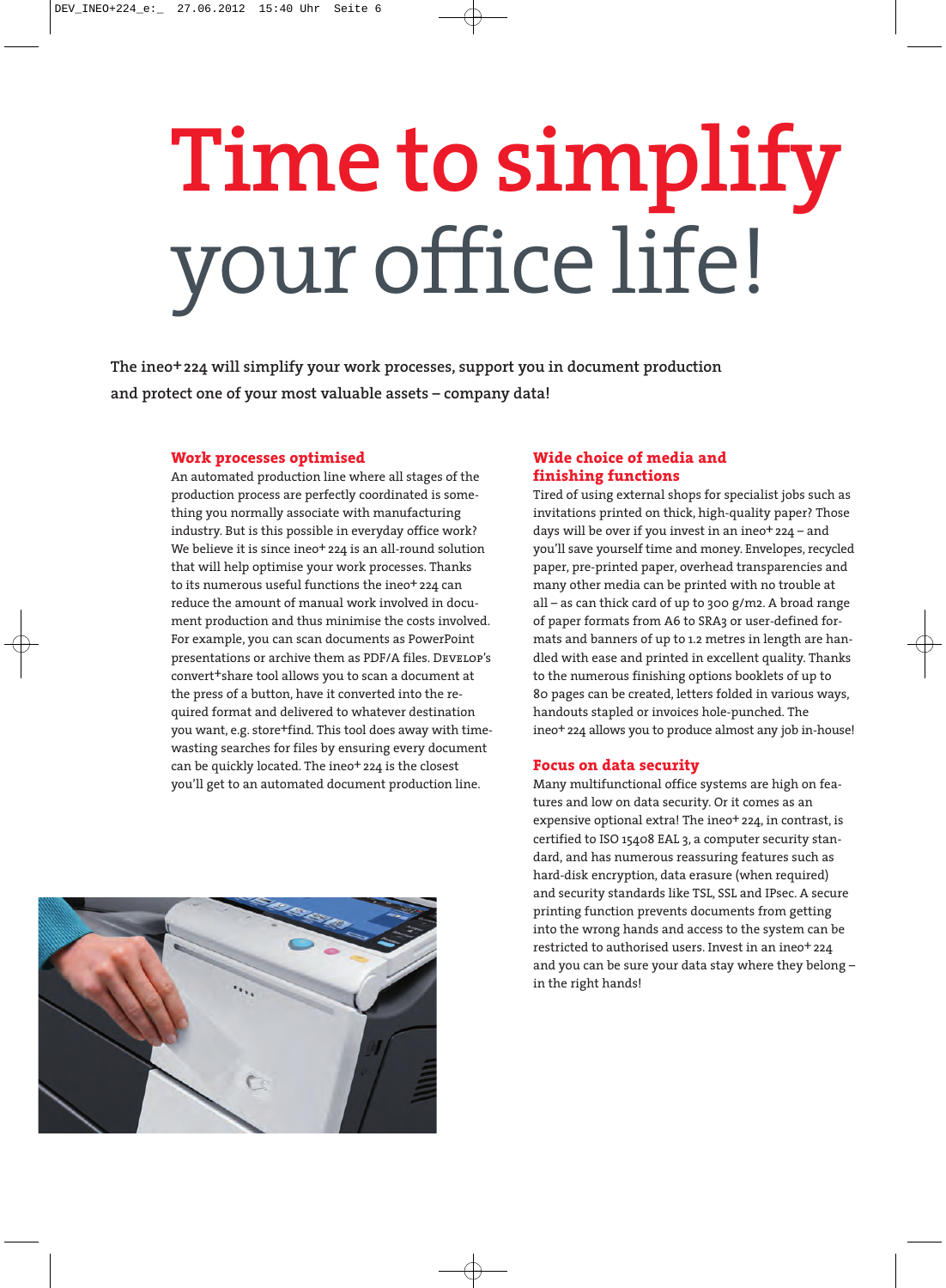